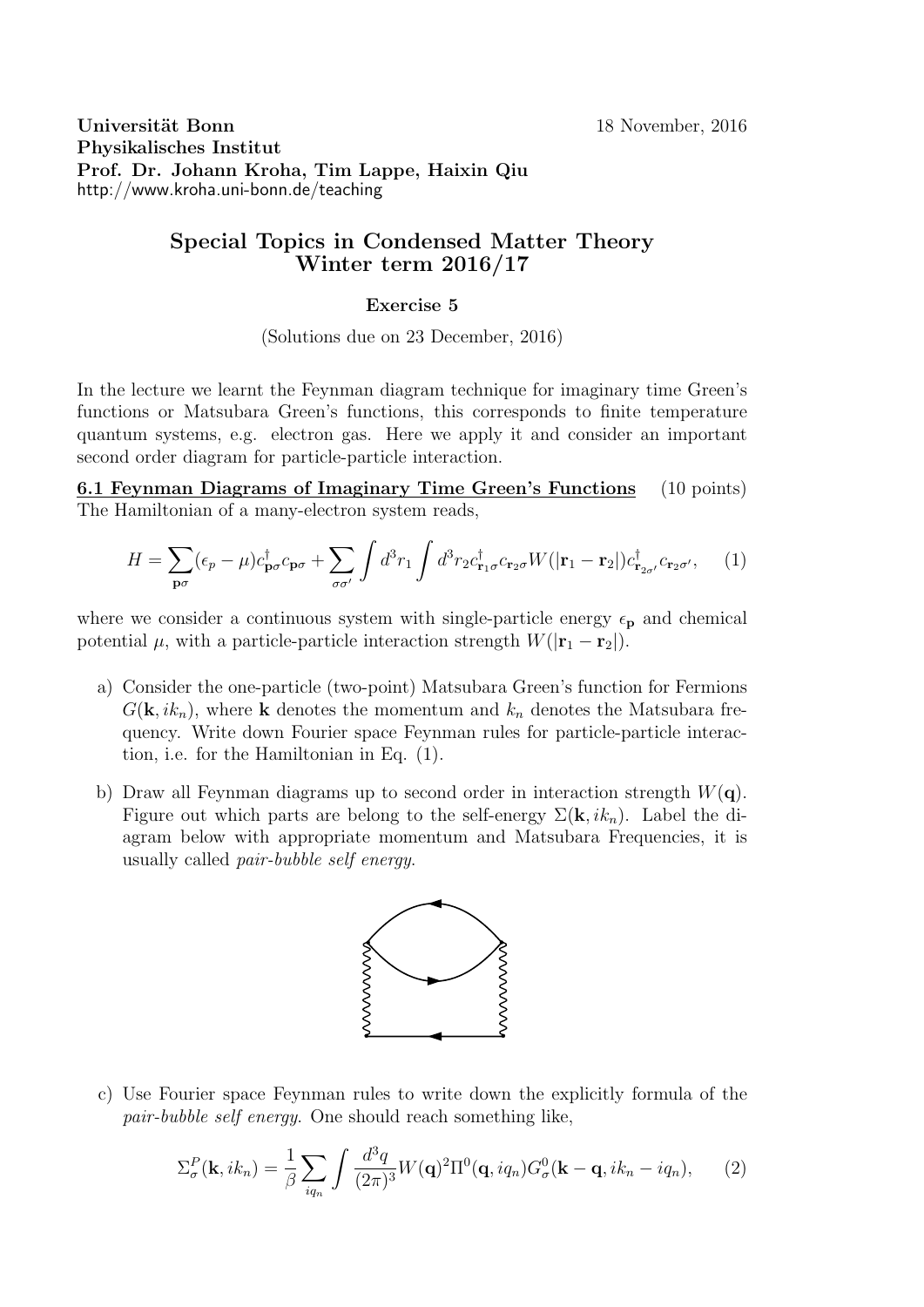draw  $\Pi^0(\mathbf{q}, iq_n)$  into Feynman diagram. This diagram corresponds to so called pair-bubble and also appears when one calculates the retarded density-density correlation function  $\chi^R(\mathbf{q}, \omega)$  (this may remind you the problem sheet 1).

#### 6.2 Lindhard function (10 points)

- 
- a) Perform the Matsubara summation in  $\Pi^0(\mathbf{q}, i q_n)$ , remind yourself that  $i q_n$  is a Bosonic Matsubara frequency (why?). Before doing so, just finish the graph below, label the axis, place the poles and argue where are the branch cuts. [Hint: The free Green's function is  $G^0_{\sigma}(\mathbf{p}, ip_n) = 1/(ip_n - (\epsilon_{\mathbf{p}} - \mu))$ ]



b) Now we analytically continue the  $\Pi^0(\mathbf{q}, i q_n)$  to its retarded component  $\Pi^R(\mathbf{q}, \omega)$  $(\sim \chi^R(\mathbf{q}, \omega))$ . Write down the relation between  $\Pi^0(\mathbf{q}, i q_n)$  and  $\Pi^R(\mathbf{q}, \omega)$ . Show that for  $\omega = 0$  (the static case), we have,

$$
\Pi^{R}(\mathbf{q},0) = 2 \int \frac{dk}{(2\pi)^{3}} \frac{f(\epsilon_{\mathbf{k}+\mathbf{q}}-\mu) - f(\epsilon_{\mathbf{k}}-\mu)}{\epsilon_{\mathbf{k}+\mathbf{q}}-\epsilon_{\mathbf{k}}}
$$

$$
T \stackrel{\rightarrow}{=} 2 \int \frac{d^{3}k}{(2\pi)^{3}} \frac{\Theta(\mu-\epsilon_{\mathbf{k}+\mathbf{q}/2}) - \Theta(\mu-\epsilon_{\mathbf{k}-\mathbf{q}/2})}{\epsilon_{\mathbf{k}+\mathbf{q}/2}-\epsilon_{\mathbf{k}-\mathbf{q}/2}}
$$

c) For small momentum transfer  $|\mathbf{q}|$ , the analytic solution of  $\Pi^R(\mathbf{q},0)$  is,

$$
\Pi^{R}(\mathbf{q},0) = \begin{cases} \frac{m}{\pi\epsilon_{F}} \frac{1}{x} \ln \left| \frac{1-x}{1+x} \right| & , d = 1\\ -q_{TF}^{2} \frac{1}{2} \left( 1 + \frac{1-x^{2}}{2x} \ln \left| \frac{1-x}{1+x} \right| \right) & , d = 3 \end{cases}
$$
(3)

where  $x = q/2k_F$ ,  $k_F$  is the Fermi momentum.  $\epsilon_F$  is the Fermi energy. And in  $d=3$  dimensions,  $q_{TF} = \sqrt{4e^2m\epsilon_F/\pi}$  is the so-called Thomas-Fermi wave number.  $\Pi^R(\mathbf{q},0)$  is called the Lindhard function. Sketch " $\Pi^R(\mathbf{q},0)$  vs. x" for 1d and 3d solutions.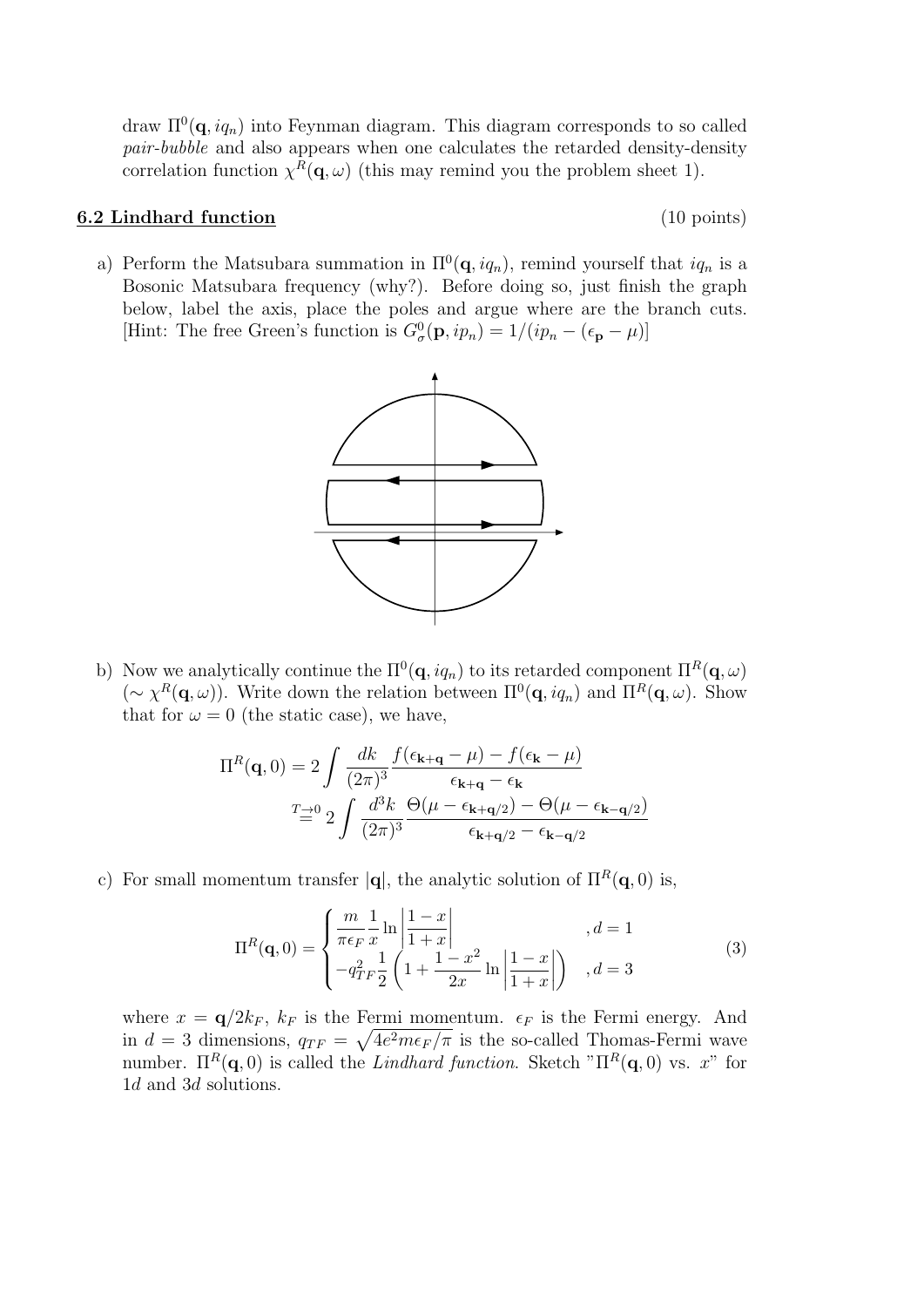## 1 Solution

6.1 b)Since the self-energy only includes the one particle irreducible diagrams without two out legs.

6.2 a) [1]

$$
\Pi^{0}(q, iq_{n}) = \frac{-2}{\beta} \sum_{p_{n}} \int \frac{dp}{(2\pi)^{3}} G_{\sigma}^{0}(p, ip_{n}) G_{\sigma}^{0}(p+q, ip_{n}+iq_{n})
$$
  
= 
$$
-2 \int \frac{dp}{(2\pi)^{3}} (-\oint_{C} \frac{dz}{2\pi i} n_{F}(z) G^{0}(p, z) G^{0}(p+q, z+iq_{n})
$$

The contour in the problem sheet is somewhat misleading (sorry for this). Here we first perform the Matsubara summation, we have two simple poles on the complex plane at  $z_1 = \xi_p$ ,  $z_2 = \xi_{p+q} - iq_n$ , since the free Green's function is  $G^0_{\sigma}(p, ip_n)$  $1/(ip_n - \xi_p)$ . Use rule for simple pole (Bruus 11.57),

$$
S_0^F(z) = \sum_j \text{Res}_{z=z_j} [g_0(z)] n_F(z_j) e^{z\tau}
$$
 (4)

we have,

$$
\Pi^{0}(q, iq_{n}) = 2 \int \frac{dp}{(2\pi)^{3}} \frac{1}{2\pi i} (\text{Res}_{z=\xi_{p}}[n_{F}(z)G^{0}(p,z)G^{0}(p+q,z+iq_{n})]
$$

$$
+ \text{Res}_{z=\xi_{p+q}-iq_{n}}[n_{F}(z)G^{0}(p,z)G^{0}(p+q,z+iq_{n})])
$$

Then use the residue theorem,

$$
\Pi^{0}(q, iq_{n}) = 2 \int \frac{dp}{(2\pi)^{3}} \frac{1}{2\pi i} [n_{F}(z) 2\pi i G^{0}(p+q, \xi_{p} + iq_{n})] + [n_{F}(\xi_{p+q} - iq_{n}) G^{0}(p, \xi_{p+q} - iq_{n}) 2\pi i]
$$

Now it's time to substitute the expression of the Green's functions, i.e.  $G^0$ ,

$$
=2\int \frac{dp}{(2\pi)^3} \left(n_F(\xi_p)G^0(p+q,\xi_p+iq_n)+n_F(\xi_{p+q}-iq_n)G^0(p,\xi_{p+q}-iq_n)\right)
$$
  

$$
=2\int \frac{dp}{(2\pi)^3} \left(n(\xi_p)\frac{1}{\xi_p+iq_n-\xi_{p+q}}+n_F(\xi_{p+q}-iq_n)\frac{1}{\xi_p-\xi_{p+q}+iq_n}\right)
$$
  

$$
=2\int \frac{dp}{(2\pi)^3} \left(n(\xi_p)\frac{1}{\xi_p+iq_n-\xi_{p+q}}+\frac{1}{e^{\beta\xi_{p+q}}e^{-\beta iq_n}+1}\frac{1}{\xi_p-\xi_{p+q}+iq_n}\right)
$$

The  $iq_n$  is a Bonsonic Matsubara frequency,  $iq_n =$  $2n\pi$ β which means  $e^{\beta i q_n} = e^{i 2n\pi} = 1$ 

$$
\Pi^{0}(q, iq_{n}) = 2 \int \frac{dp}{(2\pi)^{3}} \left( \frac{n_{F}(\xi_{p}) + n_{F}(\xi_{p+q})}{iq_{n} + \xi_{p} - \xi_{p+q}} \right)
$$

If we represent the Fermi distribution by  $f(\xi)$  instead of  $n_F(\xi)$  and consider the retarded part, we finally reach the Lindhard function,

$$
\Pi^{0R}(q,\omega) = \Pi^{0}(q,\omega + i0^{+}) = 2 \int \frac{dp}{(2\pi)^{3}} \left( \frac{f(\xi_{p}) + f(\xi_{p+q})}{\omega + \xi_{p} - \xi_{p+q} + i0^{+}} \right)
$$
(5)